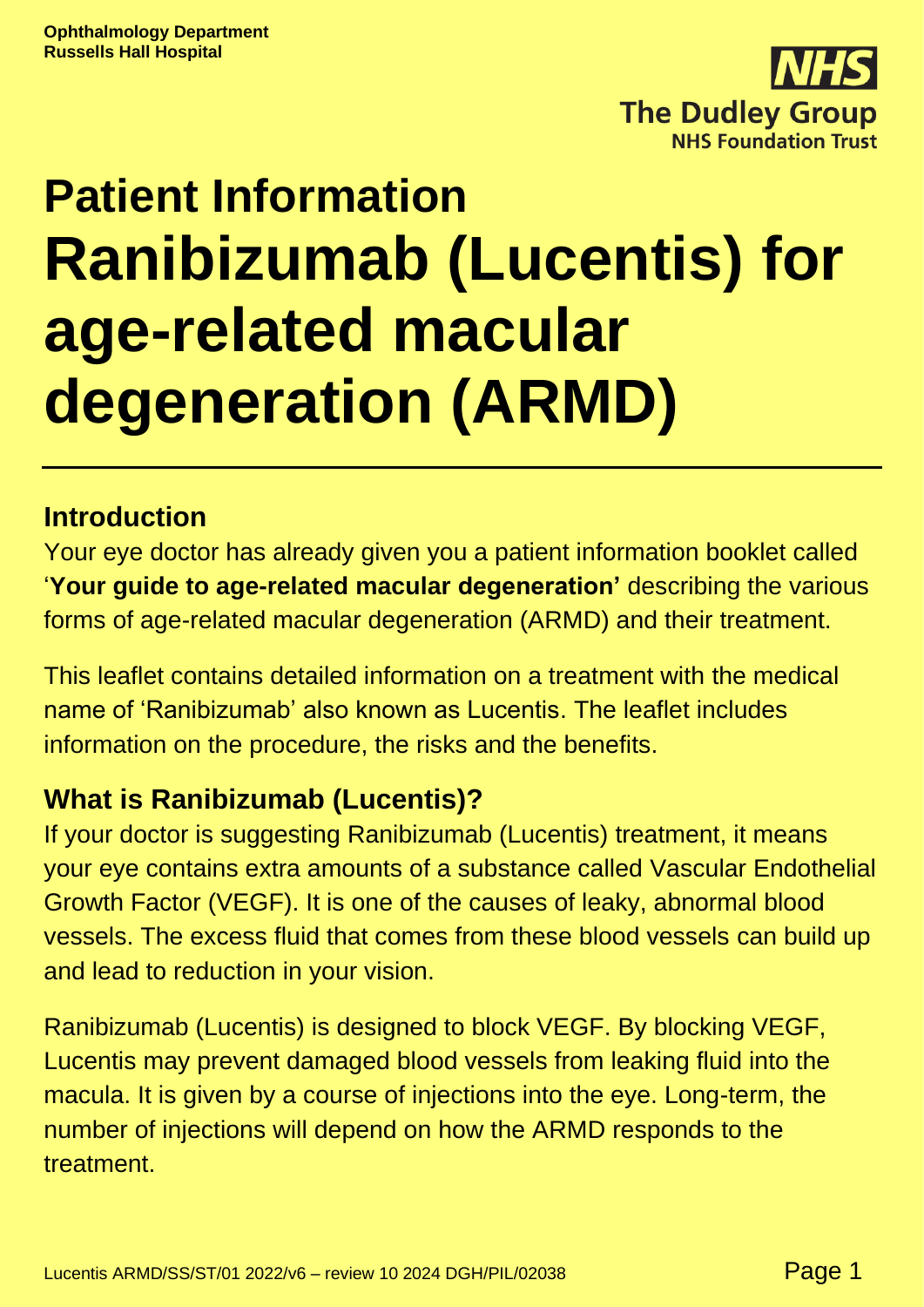#### **Ophthalmology Department Russells Hall Hospital**

As your doctor has found that you have the wet form of ARMD, you need to be started on eye injections to treat it. These injections are currently the most effective treatment for wet ARMD. They work by penetrating into the nerve layer at the back of the eye (the retina). The macula is the most important part of the retina and is responsible for your central vision. Over time, the injections close up the leaking blood vessels affecting the macula, which should reduce the swelling in the macula and hopefully improve your vision.

Since 2008 we have been using Ranibizumab (Lucentis) for the treatment of wet ARMD.



Figure 1 shows the side image of an eye (image courtesy of NHS Choices).

You will be receiving four Ranibizumab (Lucentis) injections, once every month for the first four months (this is called a loading dose), followed by more injections as needed (this is called 'Treat and Extend Regimen'). The number and frequency of the injections and the overall duration of treatment depends on the diagnosis and severity of the condition.

Many patients have to have the injections for several years. Your doctor will choose and discuss the treatment plan (regimen) best suited to your eye.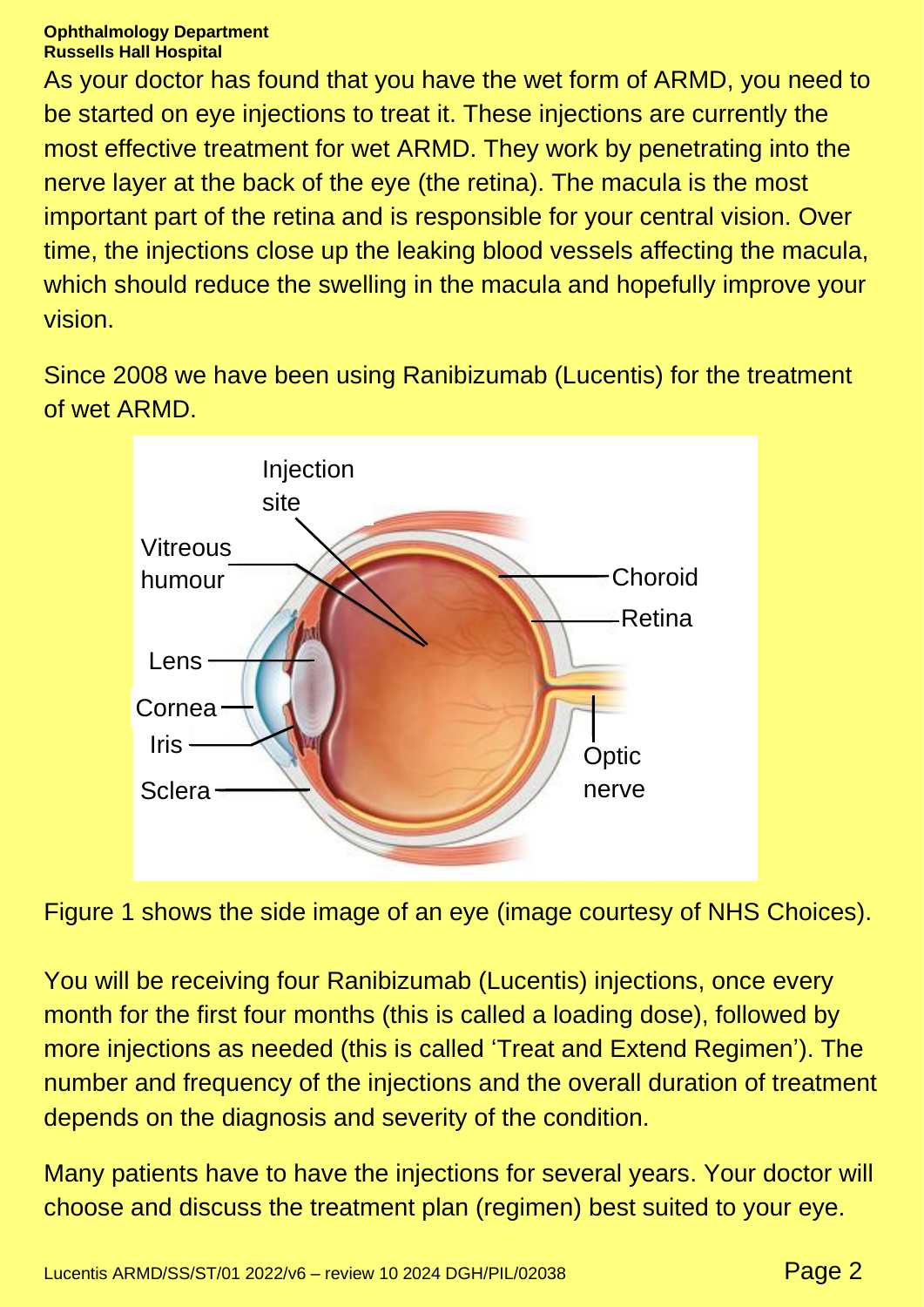# **How long am I consenting for treatment?**

You will be given an indefinite course of treatment, unless you withdraw consent or lose capacity.

#### **What happens during the treatment?**

You should not feel any pain during the eye injections, since your eye is numbed with anaesthetic drops prior to the injections. You may feel some pressure on your eye. You will not need to stay in hospital.

#### **After the treatment**

Most patients will not have any eye drops after the injection, however a small number of patients may be given antibiotic drops for five days after the treatment. Your doctor will discuss this with you. You can take a couple of Paracetamol tablets (500mg) in the morning of the injection or afterwards (if not allergic) if necessary.

Please continue to take any other eye drops that you already use (such as, for glaucoma). After the injection, the eye will be covered by an eye shield to prevent corneal scratch / abrasion. Please keep the shield on the eye until the next morning.

# **Will my vision improve with the injection?**

The majority of patients (up to 90 per cent) will have stabilisation of their vision. Up to 75 per cent will have some gain in vision. Approximately 40 per cent can improve by up to two lines in vision.

#### **What are the benefits?**

The benefits of the treatment are:

- The injections should reduce inflammation and swelling in the macula of your eye.
- It can also help improve vision and prevent further damage.

## **What are the risks of having the injections?**

You need to know about the side effects. Most treatments have some risks. The risk of Ranibizumab (Lucentis) is as follows.

• Up to 3.5 per cent (three to four in every 100) patients may have a stroke or mini-stroke during the course of treatment.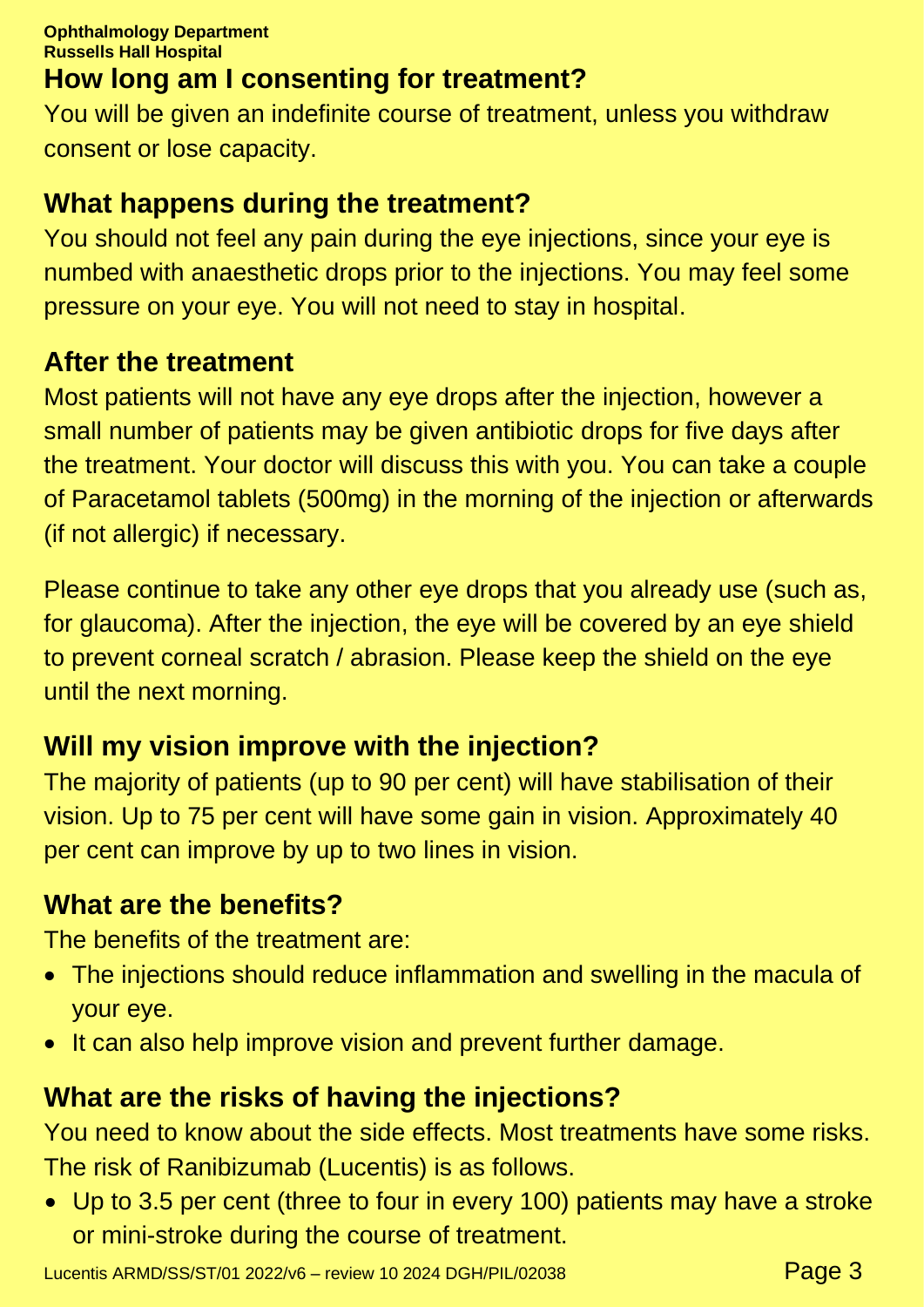There is no clear evidence that this is directly due to the injections, but possibly due to the age-related risks of the patients undergoing the treatment.

- Less than 0.5 per cent (one in 200) patients may have a blinding eye infection (Endophthalmitis), raised pressure in the eye or develop retinal detachment.
- Very rarely, the injection needle can touch the lens, producing opacity (a cataract) or touch the retina, producing a retinal tear / detachment.
- Some patients experience severe pain after the injection due to a corneal scratch / abrasion. This heals within 24 hours.

## **What are the alternatives?**

Currently there are no other licensed anti-VEGF treatments for wet ARMD apart from Lucentis, Eylea and Beovu (drugs that work similar to Lucentis) intravitreal injections.

# **Is there any reason why I cannot have the injections?**

- The injections cannot be given to people who have had a stroke, mini-stroke (TIA) or heart failure in the past three months.
- It will not be used in the presence of infection / inflammation in or around the surrounding tissues of the eye.
- They cannot be given 28 days prior to or after other intra-ocular surgery.
- The injections are unsuitable in pregnancy and are not usually recommended in breast feeding women.
- The injections are unsuitable when using a local anaesthetic for patients with dementia or learning difficulties. Alternative solutions can be discussed with the patient and their carer.

# **'One Stop Service'**

The Trust is introducing a 'One Stop Service' for some intravitreal injections. A 'One Stop Service' is where an injection may be offered on the same day you attend the eye clinic. This may result in you having an extended waiting time in clinic, but it will mean you do not have to return on a separate occasion for your eye injection. A doctor or nurse will discuss this with you in the clinic.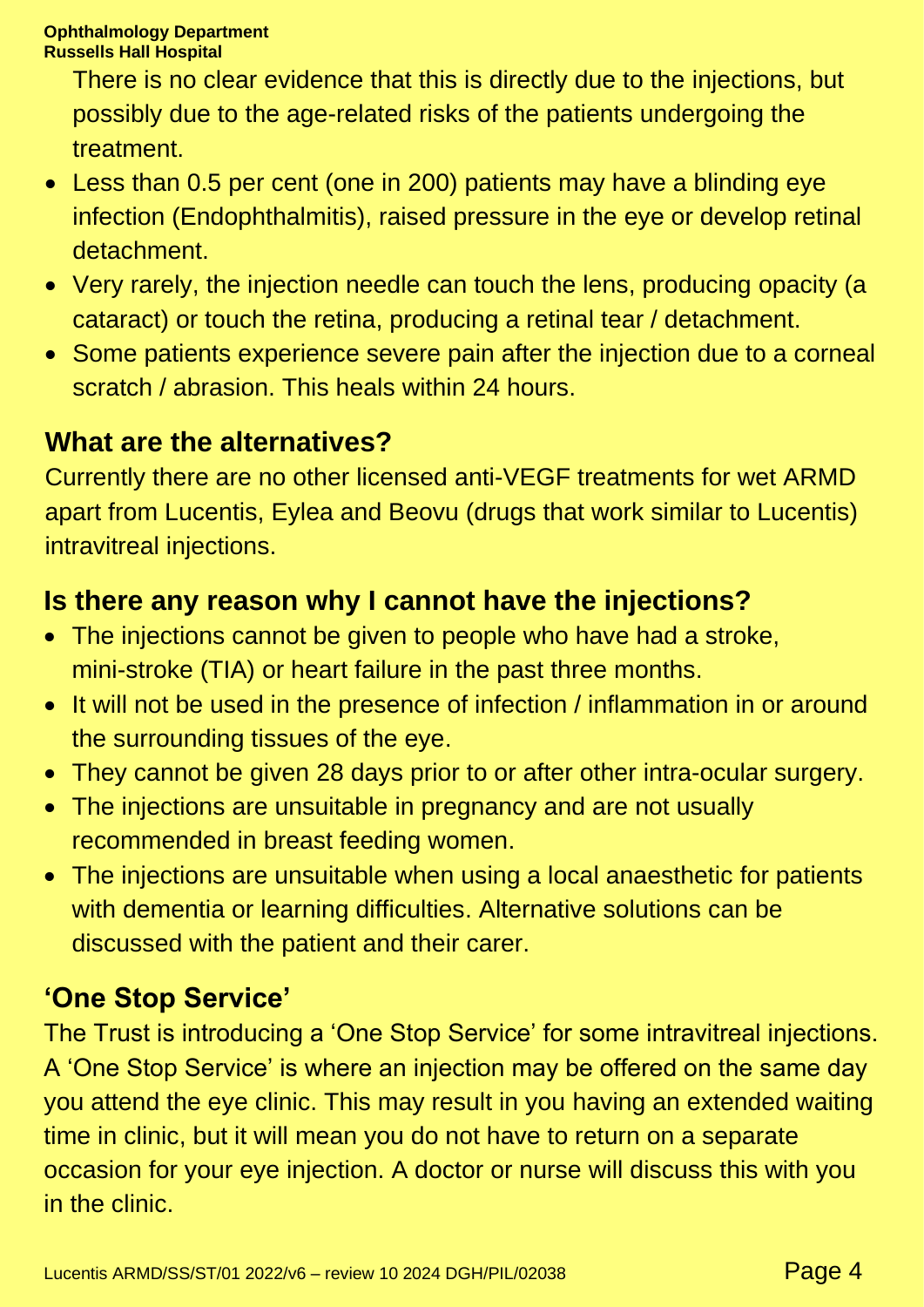# **Advice after eye injections What should I expect after the injection?**

Your eye may feel painful for 24 to 48 hours. If necessary, you can take painkillers such as paracetamol or ibuprofen if you can take them (always read the label; do not exceed the recommended dose). If the eye becomes significantly red and painful with reduced vision, contact the **Urgent Referral Team** immediately on **01384 456111 ext. 3633.**

It is best to avoid products containing aspirin. However, if you take regular soluble aspirin (75mg), you can continue to take it as advised by your GP.

If you have bruising on or around the eye, this should fade gradually over the next couple of weeks.

At times, a tiny air bubble can be introduced into the eye during the injection. This appears as a round, dark floater in the centre of your vision the day after the injection. Do not be alarmed, as this will get smaller and should disappear within 48 hours.

Rarely, the surface of the eye can get scratched during the injection process. This can cause sharp, sudden pain three to six hours after the injection. If this happens it is easy to treat, so please get in touch with the **Urgent Referral Team,** Russells Hall Hospital Eye Clinic on **01384 456111 ext. 3633** (9am to 4.30pm, Monday to Friday).

## **What do I need to do?**

If you have an eye pad to prevent the cornea from being scratched or damaged, you can gently remove this the next morning. The eye pad may be slightly bloodstained, but this is nothing to worry about.

You can clean your eye the morning after your injection with cool boiled water and a small piece of cotton wool or lint. Close your eye first, and then gently wipe from the inner corner of the eye to the outer corner of the eye, using a fresh piece of cotton wool or lint each time and for each eye.

If you were prescribed antibiotic drops to use at home, continue to use them for five days.

Lucentis ARMD/SS/ST/01 2022/v6 – review 10 2024 DGH/PIL/02038  $P$ age 5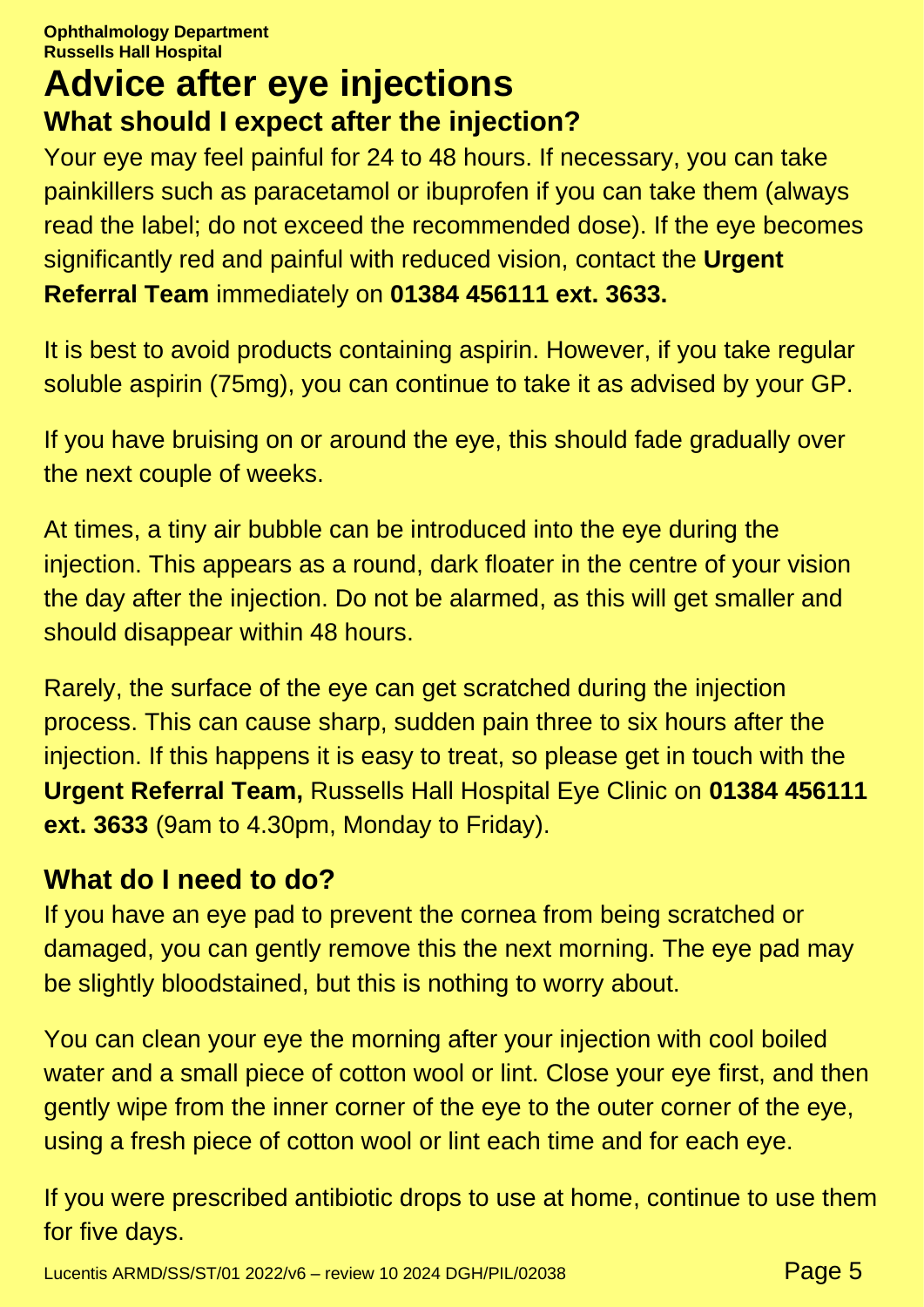#### **Ophthalmology Department Russells Hall Hospital**

If you have been prescribed glaucoma eye drops, you should use them on the morning of the injection, but not after the injection for the rest of that day. The next day you should start your glaucoma eye drops again using a new bottle.

## **What if I have any problems or questions after reading this leaflet?**

Please contact the **Urgent Referral Clinic** team at Russells Hall Hospital Eye Clinic on **01384 456111 ext. 3633** (9am to 4.30pm, Monday to Friday).

#### **Eye emergency, out of hours**

In case of an eye emergency after the closing hours of the Eye Clinic at Russells Hall (including weekends and bank holidays), please contact:

#### **Birmingham and Midland Eye Centre** on **0121 507 4440**

The doctor on call is usually based at the Eye Centre, City Hospital, Dudley Road, Birmingham. They may need to call you back, and if necessary, they will arrange for you to visit them.

#### **Where can I find out more?**

**You can find out more from the following web-link: NHS Choices** [http://www.nhs.uk/Conditions/Macular-](http://www.nhs.uk/Conditions/Macular-degeneration/Pages/introduction.aspx)

[degeneration/Pages/introduction.aspx](http://www.nhs.uk/Conditions/Macular-degeneration/Pages/introduction.aspx)

**Note:** the information in this booklet is provided for information only. The information found is **not** a substitute for professional medical advice or care by a qualified doctor or other health care professional. **Always** check with your doctor if you have any concerns about your condition or treatment. This is only indicative and general information for the procedure. Individual experiences may vary and all the points may not apply to all patients at all times. Please discuss your individual circumstances with your eye doctor.

# **Author: Mr S Shafquat FRCS FRCOphth Consultant ophthalmologist Retina lead**